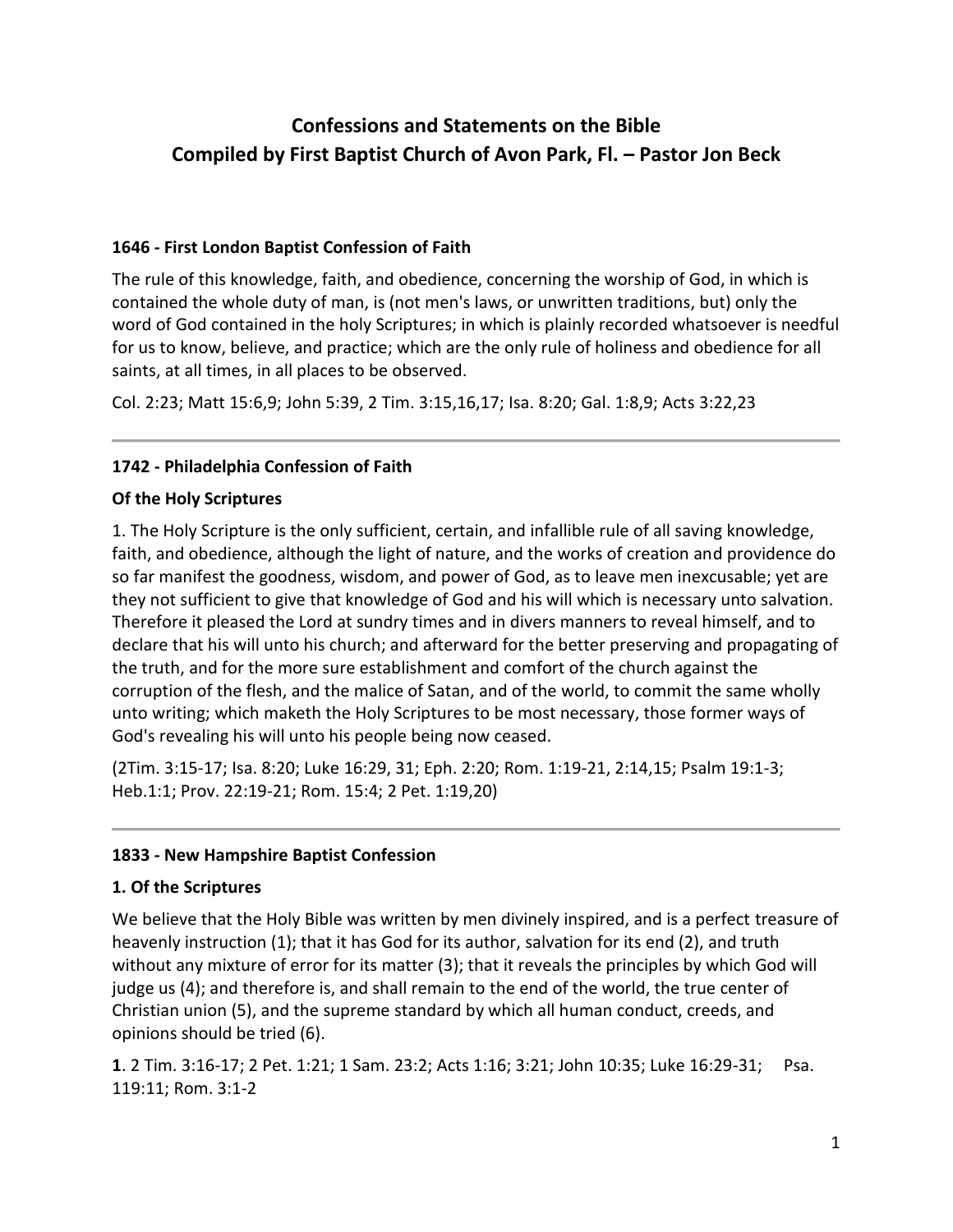**2**. 2 Tim. 3:15; 1 Pet. 1:10-12; Acts 11:14; Rom. 1:16; Mark 16:16; John 5:38-39

**3**. Prov. 30:5-6; John 17:17; Rev. 22:18-19; Rom. 3:4

**4**. Rom. 2:12; John 12:47-48; 1 Cor. 4:3-4; Luke 10:10-16; 12:47-48

**5**. Phil. 3:16; Eph. 4:3-6; Phil. 2:1-2; 1 Cor. 1:10; 1 Pet. 4:11

**6**. 1 John 4:1; Isa. 8:20; 1 Thess. 5:21; 2 Cor. 8:5; Acts 17:11; 1 John 4:6; Jude 3:5; Eph. 6:17; Psa. 119:59-60; Phil. 1:9-11

**1858 - Abstract of Principles -** Doctrinal Statement of The Southern Baptist Theological Seminary

### **I. The Scriptures.**

The Scriptures of the Old and New Testaments were given by inspiration of God, and are the only sufficient, certain and authoritative rule of all saving knowledge, faith and obedience.

#### **Baptist Faith & Message**

#### *BF&M 2000*

### **I. The Scriptures**

The Holy Bible was written by men divinely inspired and is God's revelation of Himself to man. It is a perfect treasure of divine instruction. It has God for its author, salvation for its end, and truth, without any mixture of error, for its matter. Therefore, all Scripture is totally true and trustworthy. It reveals the principles by which God judges us, and therefore is, and will remain to the end of the world, the true center of Christian union, and the supreme standard by which all human conduct, creeds, and religious opinions should be tried. All Scripture is a testimony to Christ, who is Himself the focus of divine revelation.

*Exodus 24:4; Deuteronomy 4:1-2; 17:19; Joshua 8:34; Psalms 19:7-10; 119:11,89,105,140; Isaiah 34:16; 40:8; Jeremiah 15:16; 36:1-32; Matthew 5:17-18; 22:29; Luke 21:33; 24:44-46; John 5:39; 16:13-15; 17:17; Acts 2:16ff.; 17:11; Romans 15:4; 16:25-26; 2 Timothy 3:15-17; Hebrews 1:1-2; 4:12; 1 Peter 1:25; 2 Peter 1:19-21*.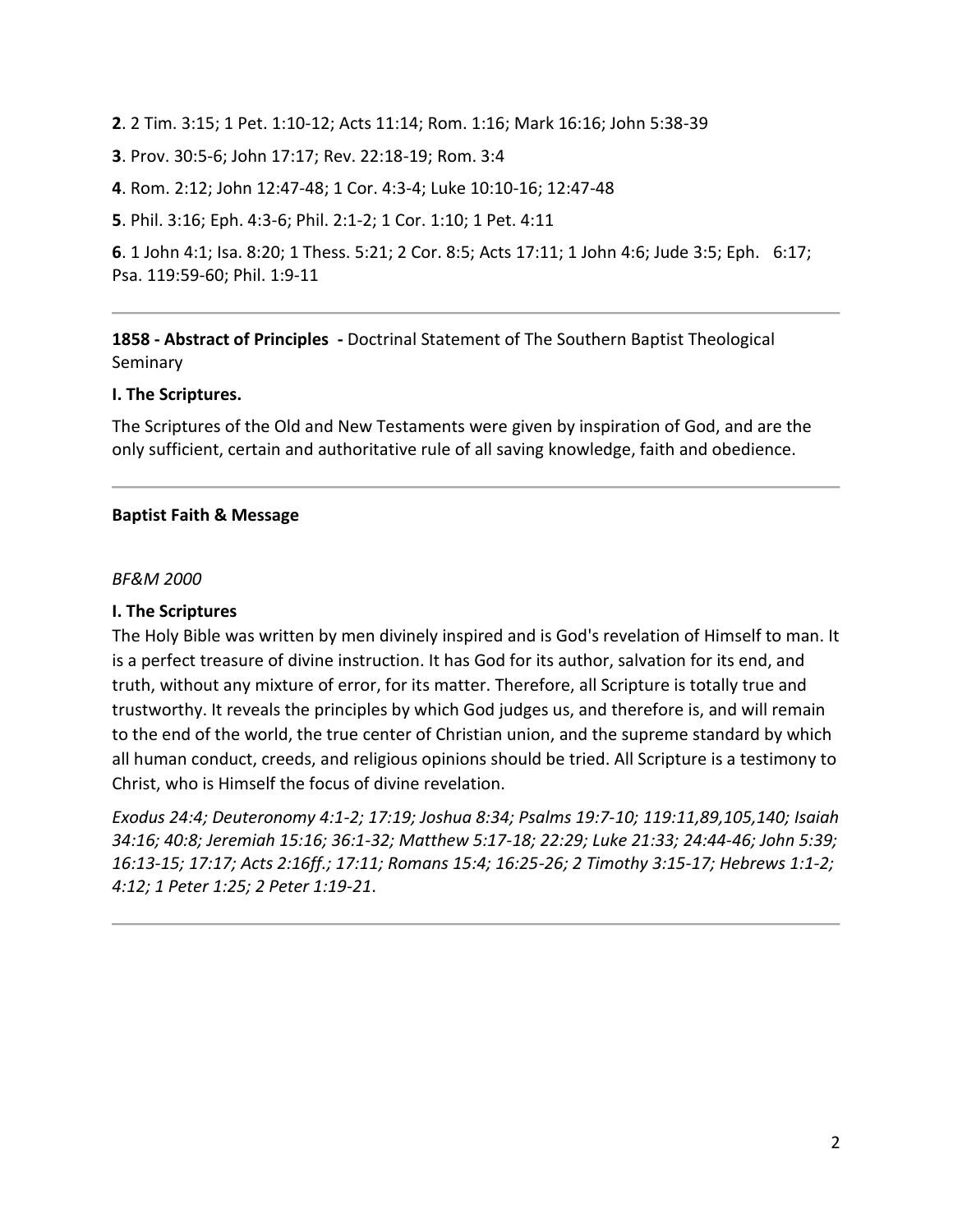#### **The Chicago Statement on Biblical Inerrancy**

At a conference sponsored by the [International Council on Biblical Inerrancy](https://en.wikipedia.org/w/index.php?title=International_Council_on_Biblical_Inerrancy&action=edit&redlink=1) (ICBI) and held in [Chicago](https://en.wikipedia.org/wiki/Chicago) in October 1978, more than 200 [evangelical](https://en.wikipedia.org/wiki/Evangelicalism) leaders formulated the Chicago Statement on Biblical Inerrancy. The statement was designed to defend the position of [Biblical](https://en.wikipedia.org/wiki/Biblical_inerrancy)  [inerrancy](https://en.wikipedia.org/wiki/Biblical_inerrancy) against a perceived trend toward [liberal](https://en.wikipedia.org/wiki/Liberal_Christianity) conceptions of [Scripture.](https://en.wikipedia.org/wiki/Bible)

#### **PREFACE**

 The authority of Scripture is a key issue for the Christian Church in this and every age. Those who profess faith in Jesus Christ as Lord and Savior are called to show the reality of their discipleship by humbly and faithfully obeying God's written Word. To stray from Scripture in faith or conduct is disloyalty to our Master. Recognition of the total truth and trustworthiness of Holy Scripture is essential to a full grasp and adequate confession of its authority.

 The following Statement affirms this inerrancy of Scripture afresh, making clear our understanding of it and warning against its denial. We are persuaded that to deny it is to set aside the witness of Jesus Christ and of the Holy Spirit and to refuse that submission to the claims of God's own Word that marks true Christian faith. We see it as our timely duty to make this affirmation in the face of current lapses from the truth of inerrancy among our fellow Christians and misunderstanding of this doctrine in the world at large.

 This Statement consists of three parts: a Summary Statement, Articles of Affirmation and Denial, and an accompanying Exposition. It has been prepared in the course of a three-day consultation in Chicago. Those who have signed the Summary Statement and the Articles wish to affirm their own conviction as to the inerrancy of Scripture and to encourage and challenge one another and all Christians to growing appreciation and understanding of this doctrine. We acknowledge the limitations of a document prepared in a brief, intensive conference and do not propose that this Statement be given creedal weight. Yet we rejoice in the deepening of our own convictions through our discussions together, and we pray that the Statement we have signed may be used to the glory of our God toward a new reformation of the Church in its faith, life and mission.

 We offer this Statement in a spirit, not of contention, but of humility and love, which we propose by God's grace to maintain in any future dialogue arising out of what we have said. We gladly acknowledge that many who deny the inerrancy of Scripture do not display the consequences of this denial in the rest of their belief and behavior, and we are conscious that we who confess this doctrine often deny it in life by failing to bring our thoughts and deeds, our traditions and habits, into true subjection to the divine Word.

 We invite response to this Statement from any who see reason to amend its affirmations about Scripture by the light of Scripture itself, under whose infallible authority we stand as we speak. We claim no personal infallibility for the witness we bear, and for any help that enables us to strengthen this testimony to God's Word we shall be grateful.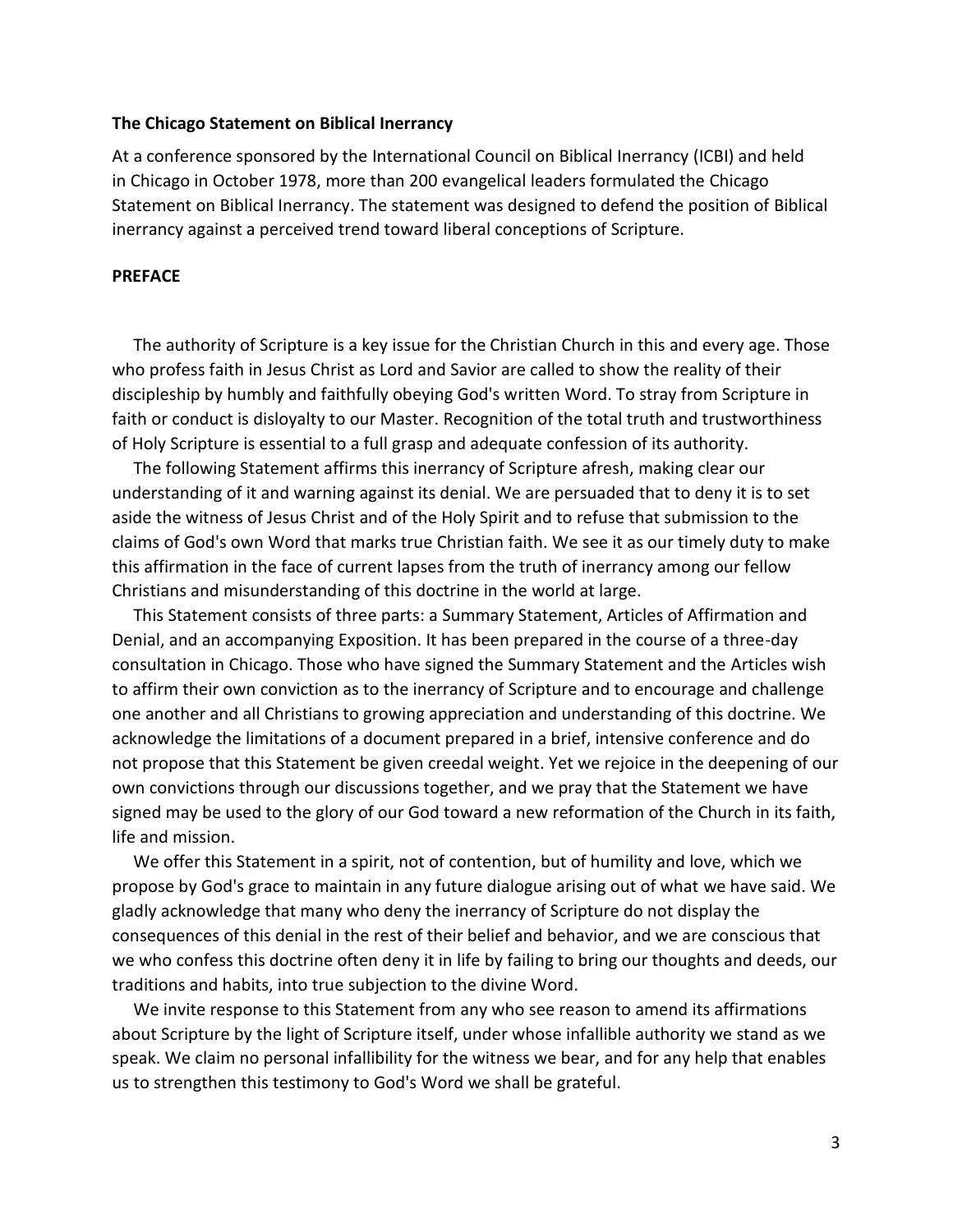#### **I. SUMMARY STATEMENT**

 1. God, who is Himself Truth and speaks truth only, has inspired Holy Scripture in order thereby to reveal Himself to lost mankind through Jesus Christ as Creator and Lord, Redeemer and Judge. Holy Scripture is God's witness to Himself.

 2. Holy Scripture, being God's own Word, written by men prepared and superintended by His Spirit, is of infallible divine authority in all matters upon which it touches: It is to be believed, as God's instruction, in all that it affirms; obeyed, as God's command, in all that it requires; embraced, as God's pledge, in all that it promises.

 3. The Holy Spirit, Scripture's divine Author, both authenticates it to us by His inward witness and opens our minds to understand its meaning.

 4. Being wholly and verbally God-given, Scripture is without error or fault in all its teaching, no less in what it states about God's acts in creation, about the events of world history, and about its own literary origins under God, than in its witness to God's saving grace in individual lives.

 5. The authority of Scripture is inescapably impaired if this total divine inerrancy is in any way limited of disregarded, or made relative to a view of truth contrary to the Bible's own; and such lapses bring serious loss to both the individual and the Church.

### **II. ARTICLES OF AFFIRMATION AND DENIAL**

#### *Article I.*

*WE AFFIRM* that the Holy Scriptures are to be received as the authoritative Word of God.

*WE DENY* that the Scriptures receive their authority from the Church, tradition, or any other human source.

#### *Article II.*

*WE AFFIRM* that the Scriptures are the supreme written norm by which God binds the conscience, and that the authority of the Church is subordinate to that of Scripture.

*WE DENY* that Church creeds, councils, or declarations have authority greater than or equal to the authority of the Bible.

### *Article III.*

*WE AFFIRM* that the written Word in its entirety is revelation given by God.

*WE DENY* that the Bible is merely a witness to revelation, or only becomes revelation in encounter, or depends on the responses of men for its validity.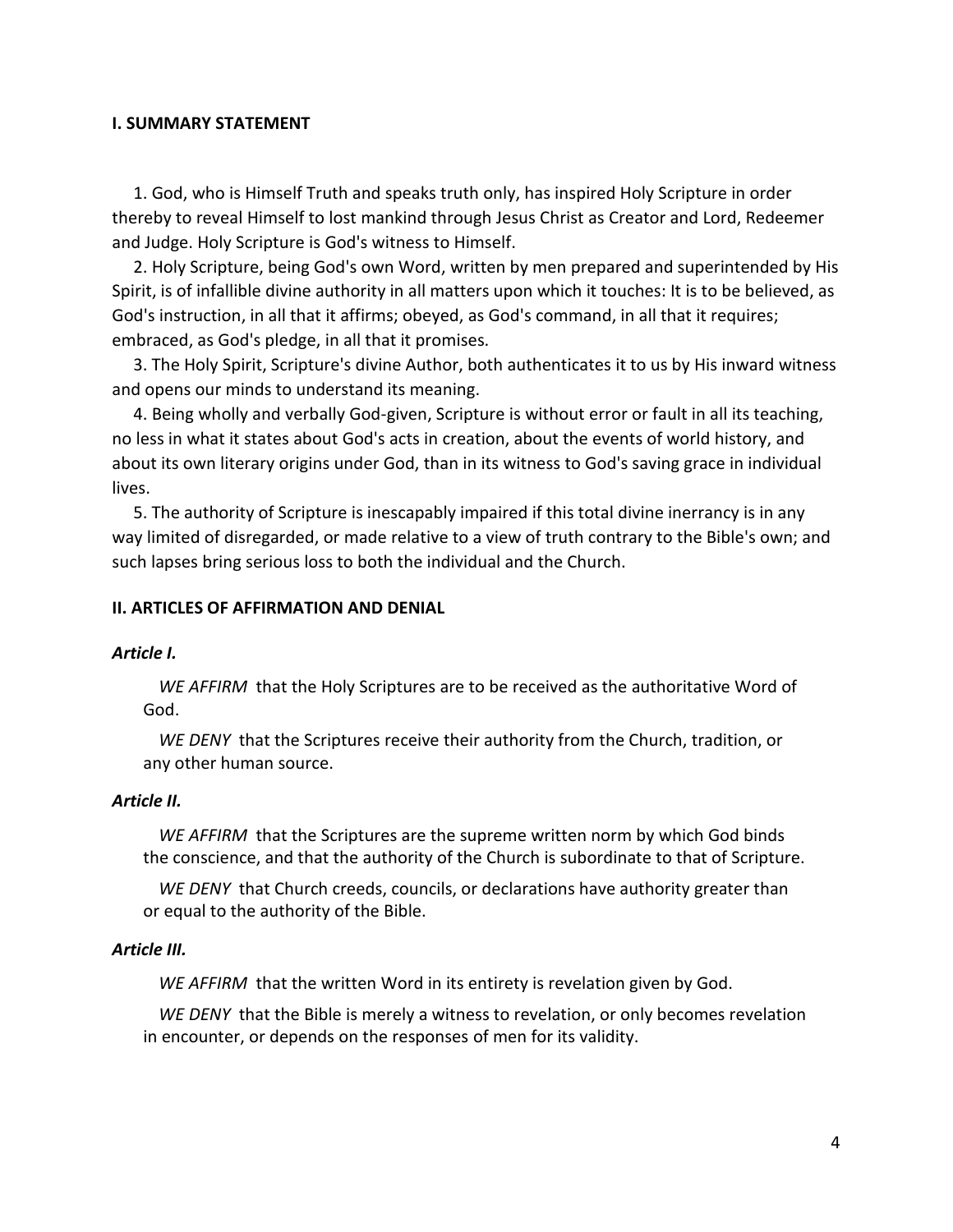### *Article IV.*

*WE AFFIRM* that God who made mankind in His image has used language as a means of revelation.

*WE DENY* that human language is so limited by our creatureliness that it is rendered inadequate as a vehicle for divine revelation. We further deny that the corruption of human culture and language through sin has thwarted God's work of inspiration.

#### *Article V.*

*WE AFFIRM* that God's revelation within the Holy Scriptures was progressive.

*WE DENY* that later revelation, which may fulfill earlier revelation, ever corrects or contradicts it. We further deny that any normative revelation has been given since the completion of the New Testament writings.

#### *Article VI.*

*WE AFFIRM* that the whole of Scripture and all its parts, down to the very words of the original, were given by divine inspiration.

*WE DENY* that the inspiration of Scripture can rightly be affirmed of the whole without the parts, or of some parts but not the whole.

#### *Article VII.*

*WE AFFIRM* that inspiration was the work in which God by His Spirit, through human writers, gave us His Word. The origin of Scripture is divine. The mode of divine inspiration remains largely a mystery to us.

*WE DENY* that inspiration can be reduced to human insight, or to heightened states of consciousness of any kind.

### *Article VIII.*

*WE AFFIRM* that God in His work of inspiration utilized the distinctive personalities and literary styles of the writers whom He had chosen and prepared.

*WE DENY* that God, in causing these writers to use the very words that He chose, overrode their personalities.

#### *Article IX.*

*WE AFFIRM* that inspiration, though not conferring omniscience, guaranteed true and trustworthy utterance on all matters of which the Biblical authors were moved to speak and write.

*WE DENY* that the finitude or fallenness of these writers, by necessity or otherwise, introduced distortion or falsehood into God's Word.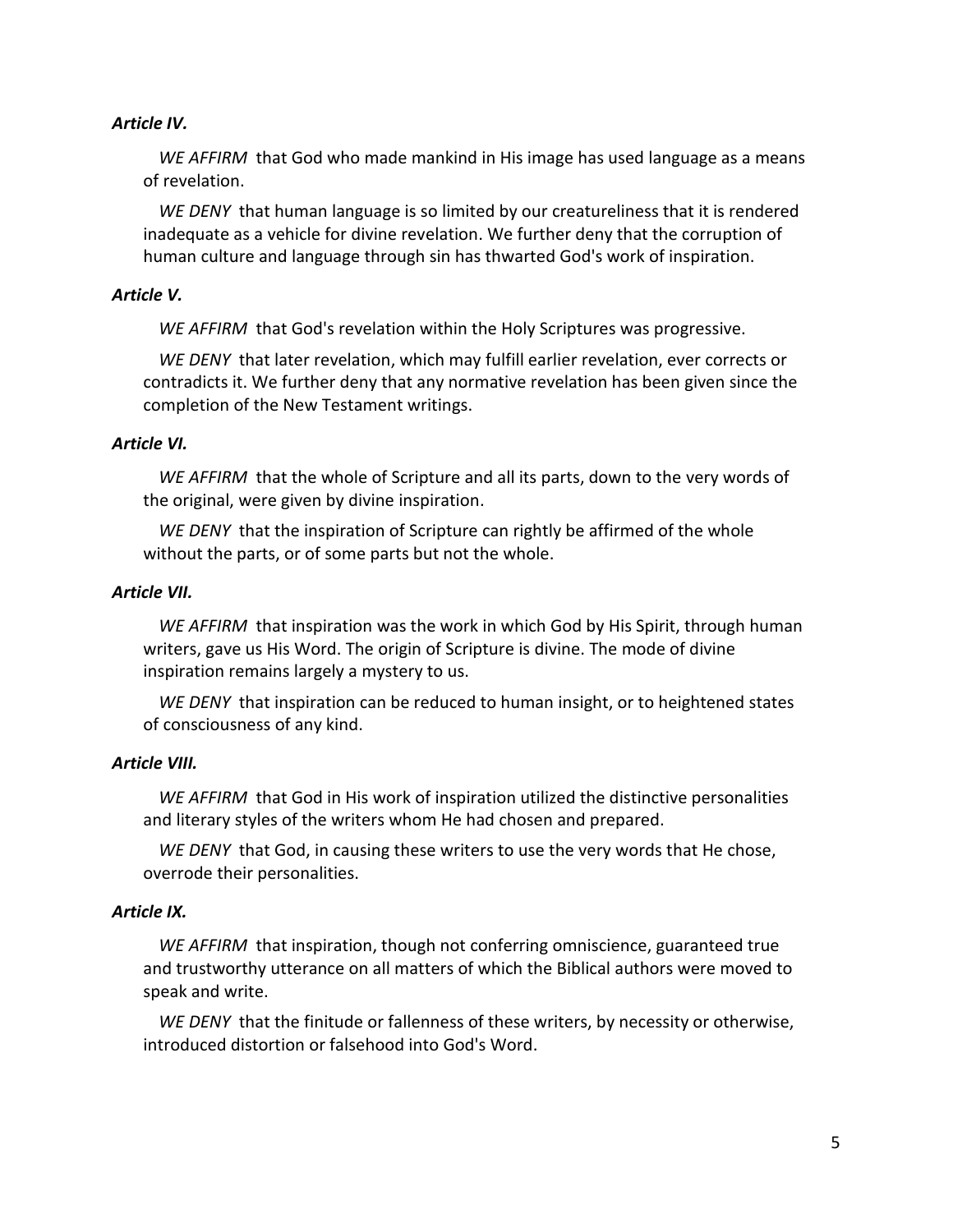### *Article X.*

*WE AFFIRM* that inspiration, strictly speaking, applies only to the autographic text of Scripture, which in the providence of God can be ascertained from available manuscripts with great accuracy. We further affirm that copies and translations of Scripture are the Word of God to the extent that they faithfully represent the original.

*WE DENY* that any essential element of the Christian faith is affected by the absence of the autographs. We further deny that this absence renders the assertion of Biblical inerrancy invalid or irrelevant.

#### *Article XI.*

*WE AFFIRM* that Scripture, having been given by divine inspiration, is infallible, so that, far from misleading us, it is true and reliable in all the matters it addresses.

*WE DENY* that it is possible for the Bible to be at the same time infallible and errant in its assertions. Infallibility and inerrancy may be distinguished, but not separated.

#### *Article XII.*

*WE AFFIRM* that Scripture in its entirety is inerrant, being free from all falsehood, fraud, or deceit.

*WE DENY* that Biblical infallibility and inerrancy are limited to spiritual, religious, or redemptive themes, exclusive of assertions in the fields of history and science. We further deny that scientific hypotheses about earth history may properly be used to overturn the teaching of Scripture on creation and the flood.

#### *Article XIII.*

*WE AFFIRM* the propriety of using inerrancy as a theological term with reference to the complete truthfulness of Scripture.

*WE DENY* that it is proper to evaluate Scripture according to standards of truth and error that are alien to its usage or purpose. We further deny that inerrancy is negated by Biblical phenomena such as a lack of modern technical precision, irregularities of grammar or spelling, observational descriptions of nature, the reporting of falsehoods, the use of hyperbole and round numbers, the topical arrangement of material, variant selections of material in parallel accounts, or the use of free citations.

#### *Article XIV.*

*WE AFFIRM* the unity and internal consistency of Scripture.

*WE DENY* that alleged errors and discrepancies that have not yet been resolved vitiate the truth claims of the Bible.

### *Article XV.*

*WE AFFIRM* that the doctrine of inerrancy is grounded in the teaching of the Bible about inspiration.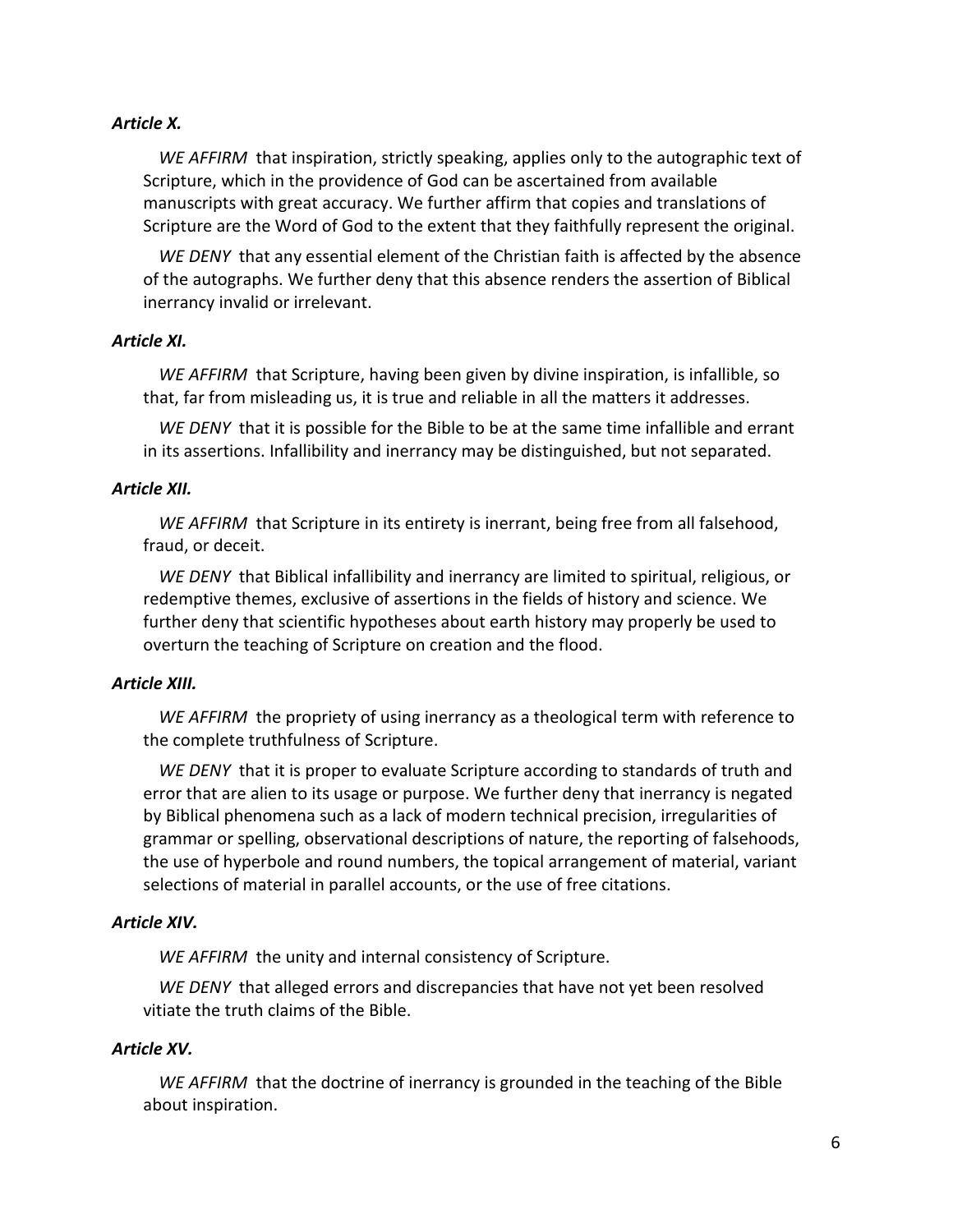*WE DENY* that Jesus' teaching about Scripture may be dismissed by appeals to accommodation or to any natural limitation of His humanity.

#### *Article XVI.*

*WE AFFIRM* that the doctrine of inerrancy has been integral to the Church's faith throughout its history.

*WE DENY* that inerrancy is a doctrine invented by scholastic Protestantism, or is a reactionary position postulated in response to negative higher criticism.

#### *Article XVII.*

*WE AFFIRM* that the Holy Spirit bears witness to the Scriptures, assuring believers of the truthfulness of God's written Word.

*WE DENY* that this witness of the Holy Spirit operates in isolation from or against Scripture.

#### *Article XVIII.*

*WE AFFIRM* that the text of Scripture is to be interpreted by grammatico-historical exegesis, taking account of its literary forms and devices, and that Scripture is to interpret Scripture.

*WE DENY* the legitimacy of any treatment of the text or quest for sources lying behind it that leads to relativizing, dehistoricizing, or discounting its teaching, or rejecting its claims to authorship.

### *Article XIX.*

*WE AFFIRM* that a confession of the full authority, infallibility, and inerrancy of Scripture is vital to a sound understanding of the whole of the Christian faith. We further affirm that such confession should lead to increasing conformity to the image of Christ.

*WE DENY* that such confession is necessary for salvation. However, we further deny that inerrancy can be rejected without grave consequences, both to the individual and to the Church.

#### **Exposition**

Our understanding of the doctrine of inerrancy must be set in the context of the broader teachings of the Scripture concerning itself. This exposition gives an account of the outline of doctrine from which our summary statement and articles are drawn.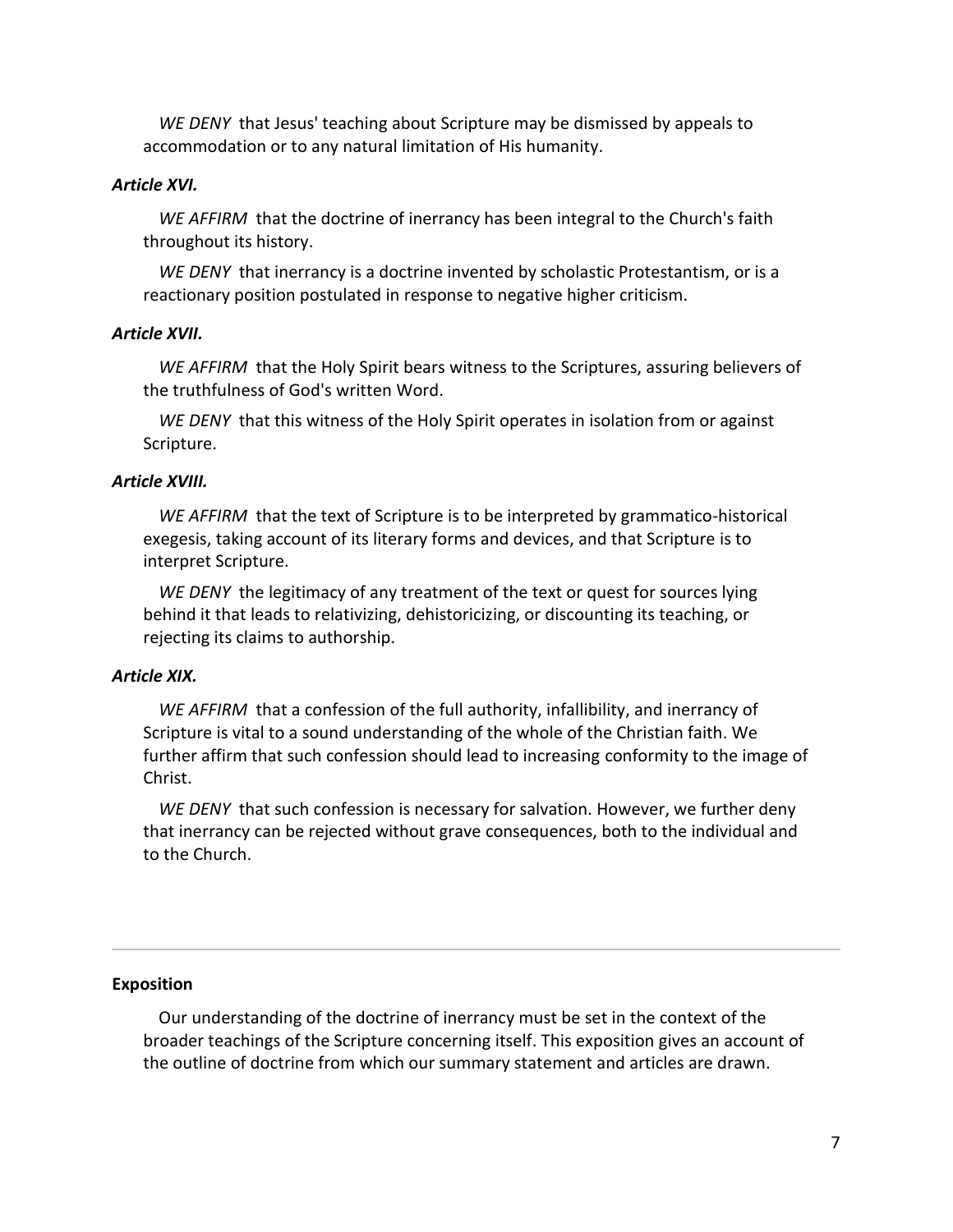#### *Creation, Revelation and Inspiration*

The Triune God, who formed all things by his creative utterances and governs all things by His Word of decree, made mankind in His own image for a life of communion with Himself, on the model of the eternal fellowship of loving communication within the Godhead. As God's image-bearer, man was to hear God's Word addressed to him and to respond in the joy of adoring obedience. Over and above God's self-disclosure in the created order and the sequence of events within it, human beings from Adam on have received verbal messages from Him, either directly, as stated in Scripture, or indirectly in the form of part or all of Scripture itself.

When Adam fell, the Creator did not abandon mankind to final judgment but promised salvation and began to reveal Himself as Redeemer in a sequence of historical events centering on Abraham's family and culminating in the life, death, resurrection, present heavenly ministry, and promised return of Jesus Christ. Within this frame God has from time to time spoken specific words of judgment and mercy, promise and command, to sinful human beings so drawing them into a covenant relation of mutual commitment between Him and them in which He blesses them with gifts of grace and they bless Him in responsive adoration. Moses, whom God used as mediator to carry His words to His people at the time of the Exodus, stands at the head of a long line of prophets in whose mouths and writings God put His words for delivery to Israel. God's purpose in this succession of messages was to maintain His covenant by causing His people to know His Name—that is, His nature—and His will both of precept and purpose in the present and for the future. This line of prophetic spokesmen from God came to completion in Jesus Christ, God's incarnate Word, who was Himself a prophet—more than a prophet, but not less—and in the apostles and prophets of the first Christian generation. When God's final and climactic message, His word to the world concerning Jesus Christ, had been spoken and elucidated by those in the apostolic circle, the sequence of revealed messages ceased. Henceforth the Church was to live and know God by what He had already said, and said for all time.

At Sinai God wrote the terms of His covenant on tables of stone, as His enduring witness and for lasting accessibility, and throughout the period of prophetic and apostolic revelation He prompted men to write the messages given to and through them, along with celebratory records of His dealings with His people, plus moral reflections on covenant life and forms of praise and prayer for covenant mercy. The theological reality of inspiration in the producing of Biblical documents corresponds to that of spoken prophecies: although the human writers' personalities were expressed in what they wrote, the words were divinely constituted. Thus, what Scripture says, God says; its authority is His authority, for He is its ultimate Author, having given it through the minds and words of chosen and prepared men who in freedom and faithfulness "spoke from God as they were carried along by the Holy Spirit" (2 Pet. 1:21). Holy Scripture must be acknowledged as the Word of God by virtue of its divine origin.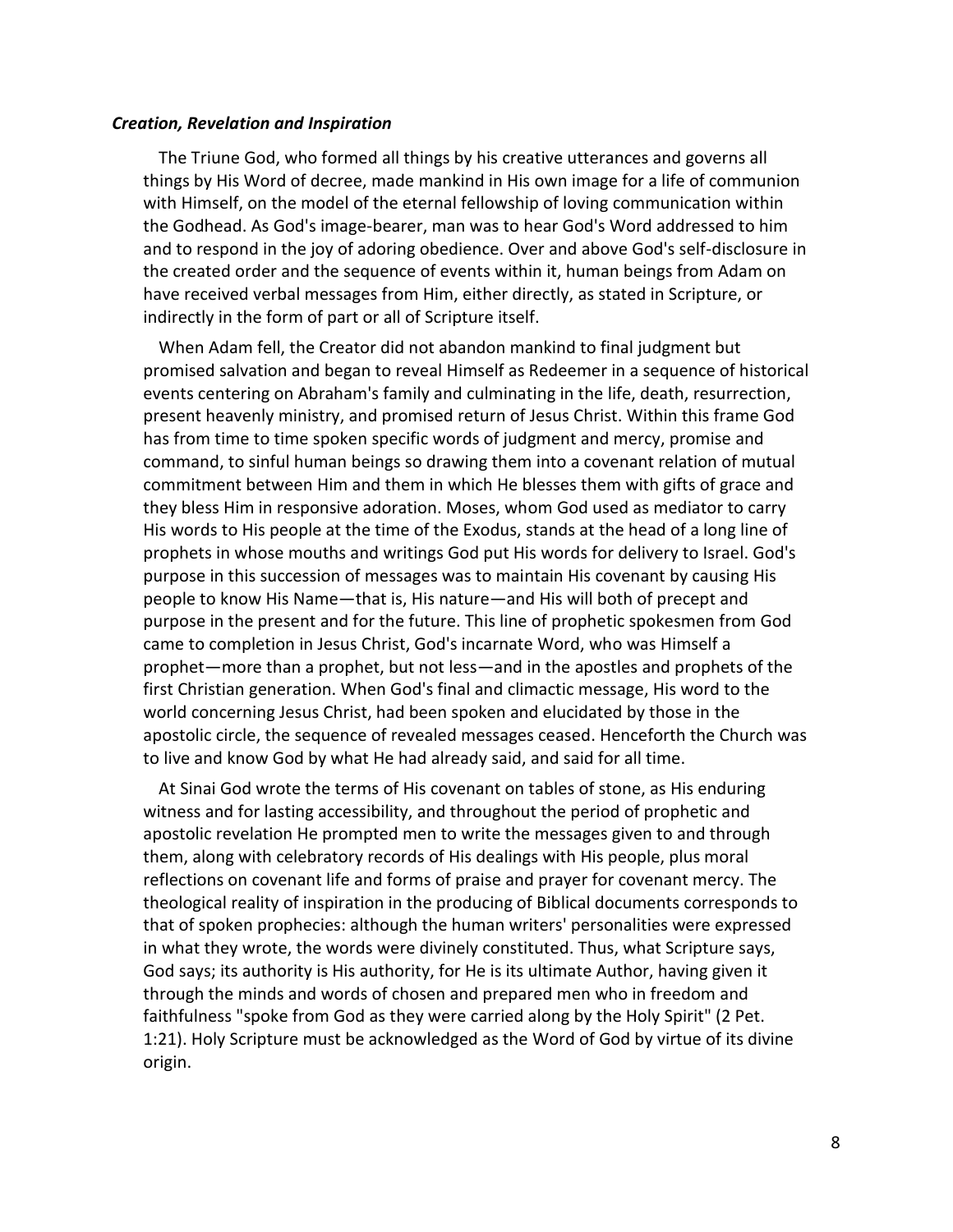#### *Authority: Christ and the Bible*

Jesus Christ, the Son of God who is the Word made flesh, our Prophet, Priest, and King, is the ultimate Mediator of God's communication to man, as He is of all God's gifts of grace. The revelation He gave was more than verbal; He revealed the Father by His presence and His deeds as well. Yet His words were crucially important; for He was God, He spoke from the Father, and His words will judge all men at the last day.

As the prophesied Messiah, Jesus Christ is the central theme of Scripture. The Old Testament looked ahead to Him; the New Testament looks back to His first coming and on to His second. Canonical Scripture is the divinely inspired and therefore normative witness to Christ. No hermeneutic, therefore, of which the historical Christ is not the focal point is acceptable. Holy Scripture must be treated as what it essentially is—the witness of the Father to the Incarnate Son.

It appears that the Old Testament canon had been fixed by the time of Jesus. The New Testament canon is likewise now closed inasmuch as no new apostolic witness to the historical Christ can now be borne. No new revelation (as distinct from Spirit-given understanding of existing revelation) will be given until Christ comes again. The canon was created in principle by divine inspiration. The Church's part was to discern the canon which God had created, not to devise one of its own.

The word *canon,* signifying a rule or standard, is a pointer to authority, which means the right to rule and control. Authority in Christianity belongs to God in His revelation, which means, on the one hand, Jesus Christ, the living Word, and, on the other hand, Holy Scripture, the written Word. But the authority of Christ and that of Scripture are one. As our Prophet, Christ testified that Scripture cannot be broken. As our Priest and King, He devoted His earthly life to fulfilling the law and the prophets, even dying in obedience to the words of Messianic prophecy. Thus, as He saw Scripture attesting Him and His authority, so by His own submission to Scripture He attested its authority. As He bowed to His Father's instruction given in His Bible (our Old Testament), so He requires His disciples to do—not, however, in isolation but in conjunction with the apostolic witness to Himself which He undertook to inspire by His gift of the Holy Spirit. So Christians show themselves faithful servants of their Lord by bowing to the divine instruction given in the prophetic and apostolic writings which together make up our Bible.

By authenticating each other's authority, Christ and Scripture coalesce into a single fount of authority. The Biblically-interpreted Christ and the Christ-centered, Christproclaiming Bible are from this standpoint one. As from the fact of inspiration we infer that what Scripture says, God says, so from the revealed relation between Jesus Christ and Scripture we may equally declare that what Scripture says, Christ says.

#### *Infallibility, Inerrancy, Interpretation*

Holy Scripture, as the inspired Word of God witnessing authoritatively to Jesus Christ, may properly be called *infallible* and *inerrant*. These negative terms have a special value, for they explicitly safeguard crucial positive truths.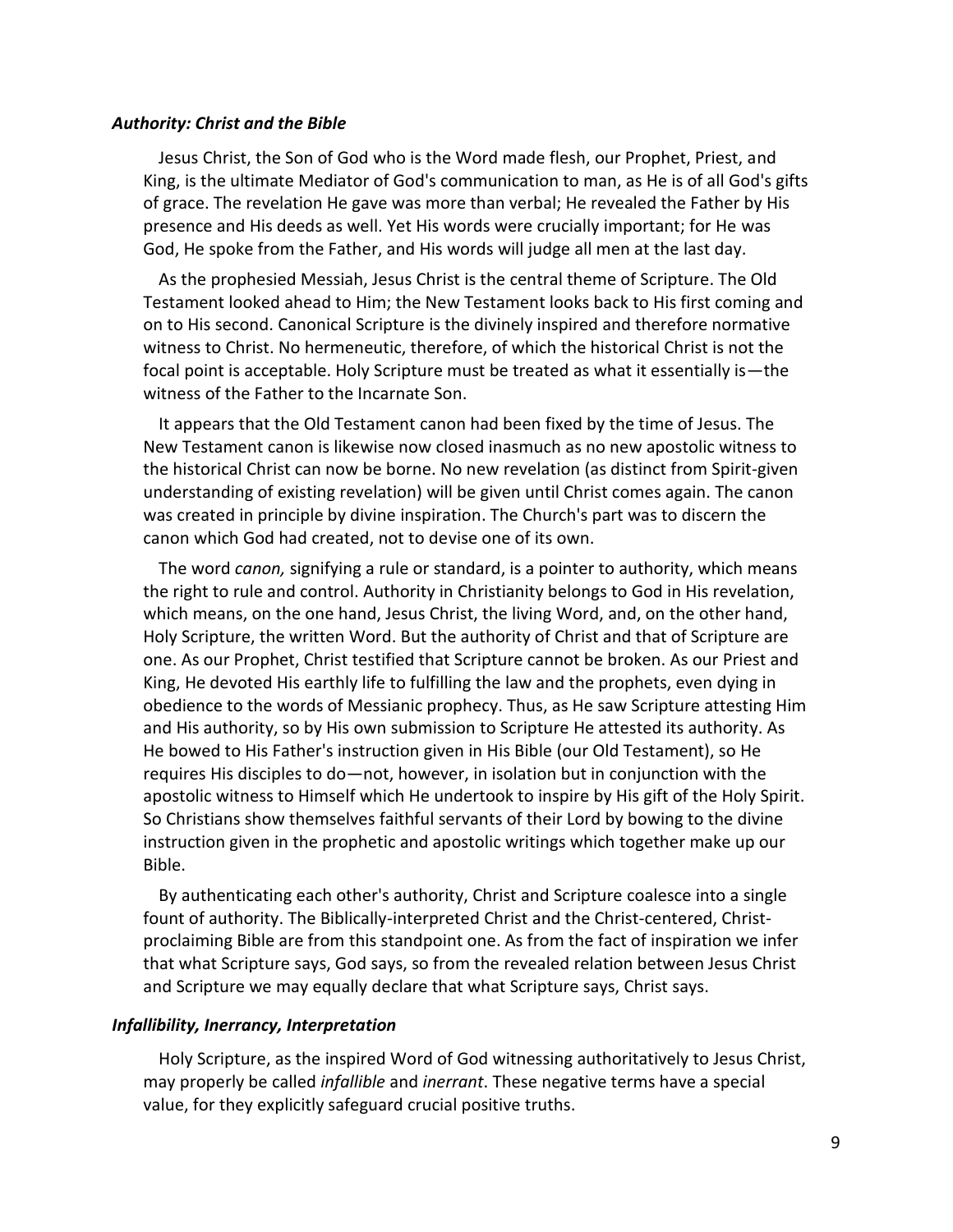*lnfallible* signifies the quality of neither misleading nor being misled and so safeguards in categorical terms the truth that Holy Scripture is a sure, safe, and reliable rule and guide in all matters.

Similarly, *inerrant* signifies the quality of being free from all falsehood or mistake and so safeguards the truth that Holy Scripture is entirely true and trustworthy in all its assertions.

We affirm that canonical Scripture should always be interpreted on the basis that it is infallible and inerrant. However, in determining what the God-taught writer is asserting in each passage, we must pay the most careful attention to its claims and character as a human production. In inspiration, God utilized the culture and conventions of His penman's milieu, a milieu that God controls in His sovereign providence; it is misinterpretation to imagine otherwise.

So history must be treated as history, poetry as poetry, hyperbole and metaphor as hyperbole and metaphor, generalization and approximation as what they are, and so forth. Differences between literary conventions in Bible times and in ours must also be observed: since, for instance, non-chronological narration and imprecise citation were conventional and acceptable and violated no expectations in those days, we must not regard these things as faults when we find them in Bible writers. When total precision of a particular kind was not expected nor aimed at, it is no error not to have achieved it. Scripture is inerrant, not in the sense of being absolutely precise by modern standards, but in the sense of making good its claims and achieving that measure of focused truth at which its authors aimed.

The truthfulness of Scripture is not negated by the appearance in it of irregularities of grammar or spelling, phenomenal descriptions of nature, reports of false statements (*e.g.*, the lies of Satan), or seeming discrepancies between one passage and another. It is not right to set the so-called "phenomena" of Scripture against the teaching of Scripture about itself. Apparent inconsistencies should not be ignored. Solution of them, where this can be convincingly achieved, will encourage our faith, and where for the present no convincing solution is at hand we shall significantly honor God by trusting His assurance that His Word is true, despite these appearances, and by maintaining our confidence that one day they will be seen to have been illusions.

Inasmuch as all Scripture is the product of a single divine mind, interpretation must stay within the bounds of the analogy of Scripture and eschew hypotheses that would correct one Biblical passage by another, whether in the name of progressive revelation or of the imperfect enlightenment of the inspired writer's mind.

Although Holy Scripture is nowhere culture-bound in the sense that its teaching lacks universal validity, it is sometimes culturally conditioned by the customs and conventional views of a particular period, so that the application of its principles today calls for a different sort of action.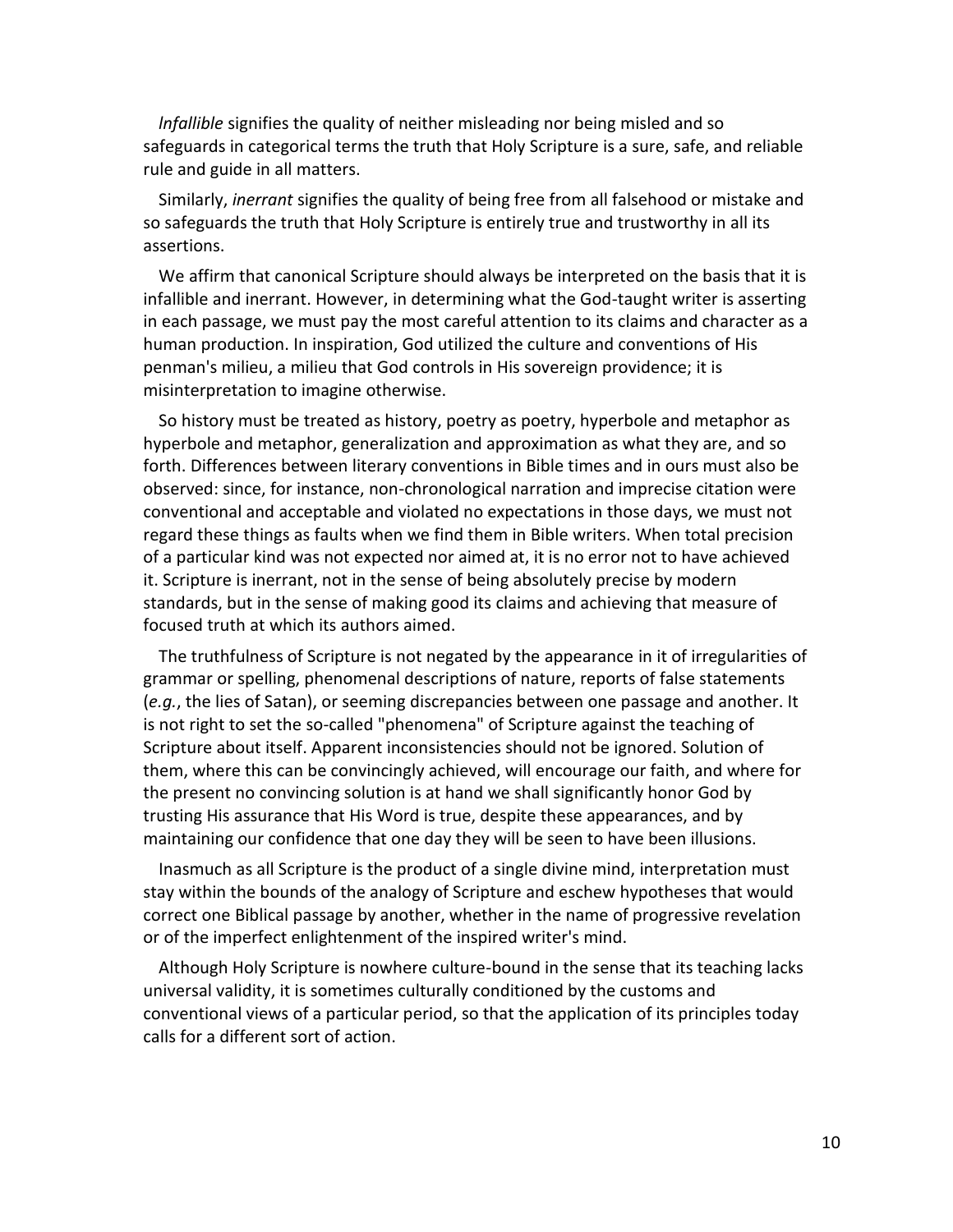#### *Skepticism and Criticism*

Since the Renaissance, and more particularly since the Enlightenment, world-views have been developed which involve skepticism about basic Christian tenets. Such are the agnosticism which denies that God is knowable, the rationalism which denies that He is incomprehensible, the idealism which denies that He is transcendent, and the existentialism which denies rationality in His relationships with us. When these un- and anti-biblical principles seep into men's theologies at [a] presuppositional level, as today they frequently do, faithful interpretation of Holy Scripture becomes impossible.

### *Transmission and Translation*

Since God has nowhere promised an inerrant transmission of Scripture, it is necessary to affirm that only the autographic text of the original documents was inspired and to maintain the need of textual criticism as a means of detecting any slips that may have crept into the text in the course of its transmission. The verdict of this science, however, is that the Hebrew and Greek text appear to be amazingly well preserved, so that we are amply justified in affirming, with the Westminster Confession, a singular providence of God in this matter and in declaring that the authority of Scripture is in no way jeopardized by the fact that the copies we possess are not entirely error-free.

Similarly, no translation is or can be perfect, and all translations are an additional step away from the *autographa*. Yet the verdict of linguistic science is that Englishspeaking Christians, at least, are exceedingly well served in these days with a host of excellent translations and have no cause for hesitating to conclude that the true Word of God is within their reach. Indeed, in view of the frequent repetition in Scripture of the main matters with which it deals and also of the Holy Spirit's constant witness to and through the Word, no serious translation of Holy Scripture will so destroy its meaning as to render it unable to make its reader "wise for salvation through faith in Christ Jesus" (2 Tim. 3:15).

### *Inerrancy and Authority*

In our affirmation of the authority of Scripture as involving its total truth, we are consciously standing with Christ and His apostles, indeed with the whole Bible and with the main stream of Church history from the first days until very recently. We are concerned at the casual, inadvertent, and seemingly thoughtless way in which a belief of such far-reaching importance has been given up by so many in our day.

We are conscious too that great and grave confusion results from ceasing to maintain the total truth of the Bible whose authority one professes to acknowledge. The result of taking this step is that the Bible which God gave loses its authority, and what has authority instead is a Bible reduced in content according to the demands of one's critical reasonings and in principle reducible still further once one has started. This means that at bottom independent reason now has authority, as opposed to Scriptural teaching. If this is not seen and if for the time being basic evangelical doctrines are still